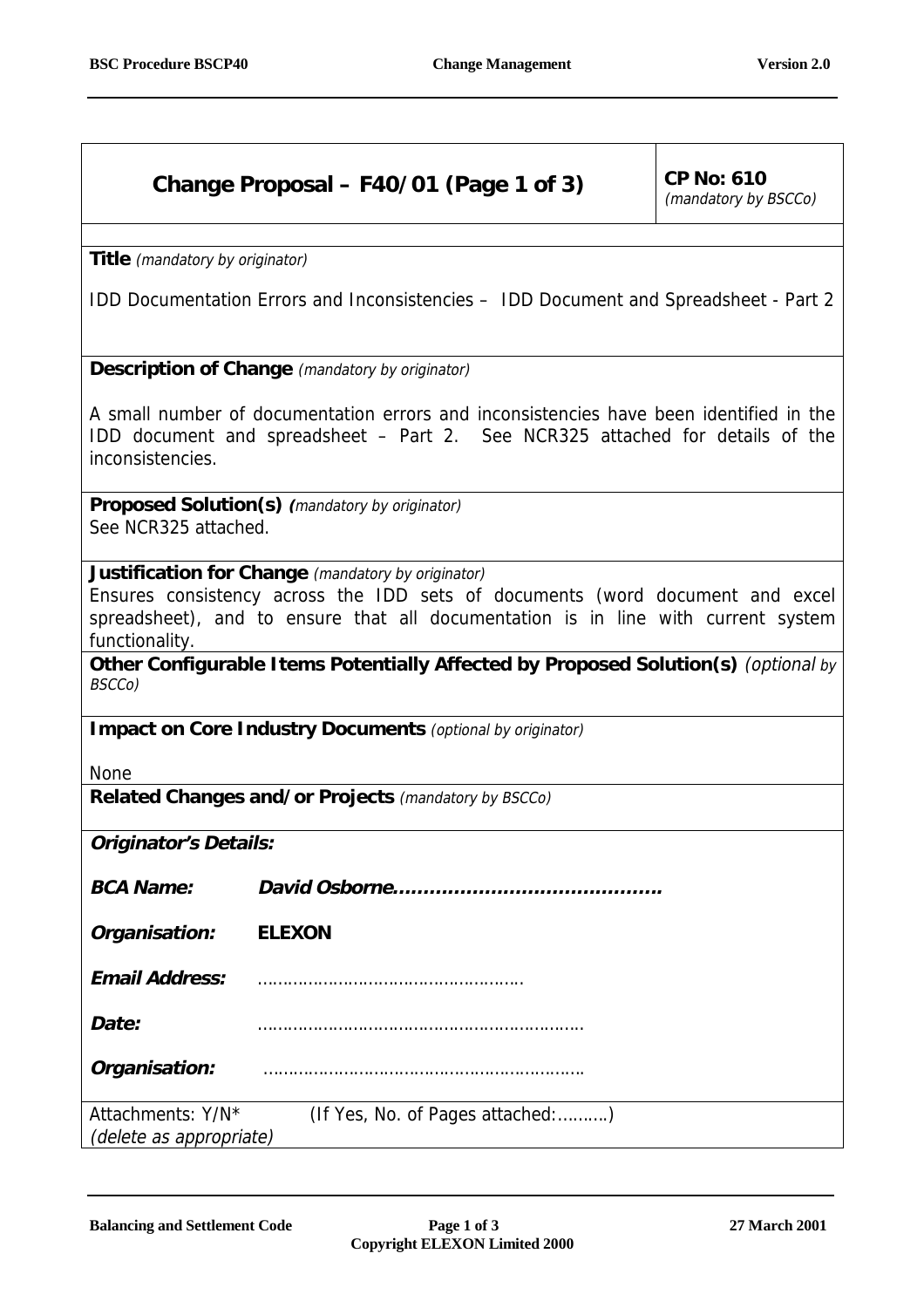| <b>NETA Programme Change Request Form</b>                                                                                                                                                                                                                                                                                                                                                                                                                                                                                                                                                                                                                                                                                                                                                                                                                                                                                                                                                                                                                                                                                                                                                                                                                                    |                                         |                                      |                          |                                      |  |  |  |  |  |
|------------------------------------------------------------------------------------------------------------------------------------------------------------------------------------------------------------------------------------------------------------------------------------------------------------------------------------------------------------------------------------------------------------------------------------------------------------------------------------------------------------------------------------------------------------------------------------------------------------------------------------------------------------------------------------------------------------------------------------------------------------------------------------------------------------------------------------------------------------------------------------------------------------------------------------------------------------------------------------------------------------------------------------------------------------------------------------------------------------------------------------------------------------------------------------------------------------------------------------------------------------------------------|-----------------------------------------|--------------------------------------|--------------------------|--------------------------------------|--|--|--|--|--|
| Change Request ID: NCR325                                                                                                                                                                                                                                                                                                                                                                                                                                                                                                                                                                                                                                                                                                                                                                                                                                                                                                                                                                                                                                                                                                                                                                                                                                                    |                                         |                                      |                          |                                      |  |  |  |  |  |
| <b>Change Request Name:</b>                                                                                                                                                                                                                                                                                                                                                                                                                                                                                                                                                                                                                                                                                                                                                                                                                                                                                                                                                                                                                                                                                                                                                                                                                                                  |                                         |                                      |                          |                                      |  |  |  |  |  |
| <b>IDD Documentation Errors and</b><br>Inconsistencies - IDD Document and<br>Spreadsheet - Part 2                                                                                                                                                                                                                                                                                                                                                                                                                                                                                                                                                                                                                                                                                                                                                                                                                                                                                                                                                                                                                                                                                                                                                                            |                                         | Priority<br>Critical for Go<br>live. | Desirable for<br>Go Live | Not needed for Go<br><del>Live</del> |  |  |  |  |  |
| <b>Identified By: CDA</b>                                                                                                                                                                                                                                                                                                                                                                                                                                                                                                                                                                                                                                                                                                                                                                                                                                                                                                                                                                                                                                                                                                                                                                                                                                                    | Date Submitted: 01/02/01                |                                      |                          |                                      |  |  |  |  |  |
| <b>Description of Proposed Change:</b>                                                                                                                                                                                                                                                                                                                                                                                                                                                                                                                                                                                                                                                                                                                                                                                                                                                                                                                                                                                                                                                                                                                                                                                                                                       |                                         |                                      |                          |                                      |  |  |  |  |  |
| A small number of documentation errors and inconsistencies have been identified in the IDD<br>document and spreadsheet - Part 2. Please note that the changes detailed below are not believed<br>to have any material impact on any systems, however, it is necessary for clarity that the<br>documentation is brought in line with the system functionality.<br>Section 5.16 of IDD Document - Part 2: in the definition of SAA-1014, NGC variant (S0142), add<br>1.<br>Bid-Offer data (B04) to the list of data which is only included in Settlement Run reports where<br>there are changes (this is the current functionality of the report and has been discussed with<br>NGC).<br>2. IDD Spreadsheet - Part 2 - NGC Sheet - ADJUST flow - the "Sett Date" item data type changes<br>to "date" from "datetime" as there is already a Settlement Period in the flow - note that this<br>flow currently arrives manually and this definition is only used internally by the Central Systems.<br>Reason for Proposed Change (Benefits) and/or Implications of not making the Change:<br>To ensure consistency across the IDD sets of documents (word document and excel spreadsheet),<br>and to ensure that all documentation is in line with current system functionality. |                                         |                                      |                          |                                      |  |  |  |  |  |
| <b>Initial Recommendation to Programme</b><br>Exec:                                                                                                                                                                                                                                                                                                                                                                                                                                                                                                                                                                                                                                                                                                                                                                                                                                                                                                                                                                                                                                                                                                                                                                                                                          | Final Recommendation to Programme Exec: |                                      |                          |                                      |  |  |  |  |  |
| Impact<br>Assessment(s):<br><b>CDA</b><br><b>Business Process Model</b><br>NETA Data File Catalogue<br>(Clive Cushen)<br>Overall Design (Keith                                                                                                                                                                                                                                                                                                                                                                                                                                                                                                                                                                                                                                                                                                                                                                                                                                                                                                                                                                                                                                                                                                                               | Deliverables Impacted:                  |                                      | Effort/Cost Impact:      |                                      |  |  |  |  |  |
| Messenger)<br><b>LRCA</b> (Jackie<br>Moran)<br>Balancing & Settlement<br>Code<br><b>BSC Procedures</b><br>Core Documents<br>Other BSC Subsidiary Docs<br>Consistency Check<br><b>Transition Mgmt</b><br><b>MIT</b>                                                                                                                                                                                                                                                                                                                                                                                                                                                                                                                                                                                                                                                                                                                                                                                                                                                                                                                                                                                                                                                           |                                         |                                      |                          |                                      |  |  |  |  |  |
| <b>Qualification Testing</b><br>Pre-production<br>Implementation<br>Cutover<br>Logica (Stewart<br>Gardiner)<br><b>URS</b>                                                                                                                                                                                                                                                                                                                                                                                                                                                                                                                                                                                                                                                                                                                                                                                                                                                                                                                                                                                                                                                                                                                                                    |                                         |                                      |                          |                                      |  |  |  |  |  |